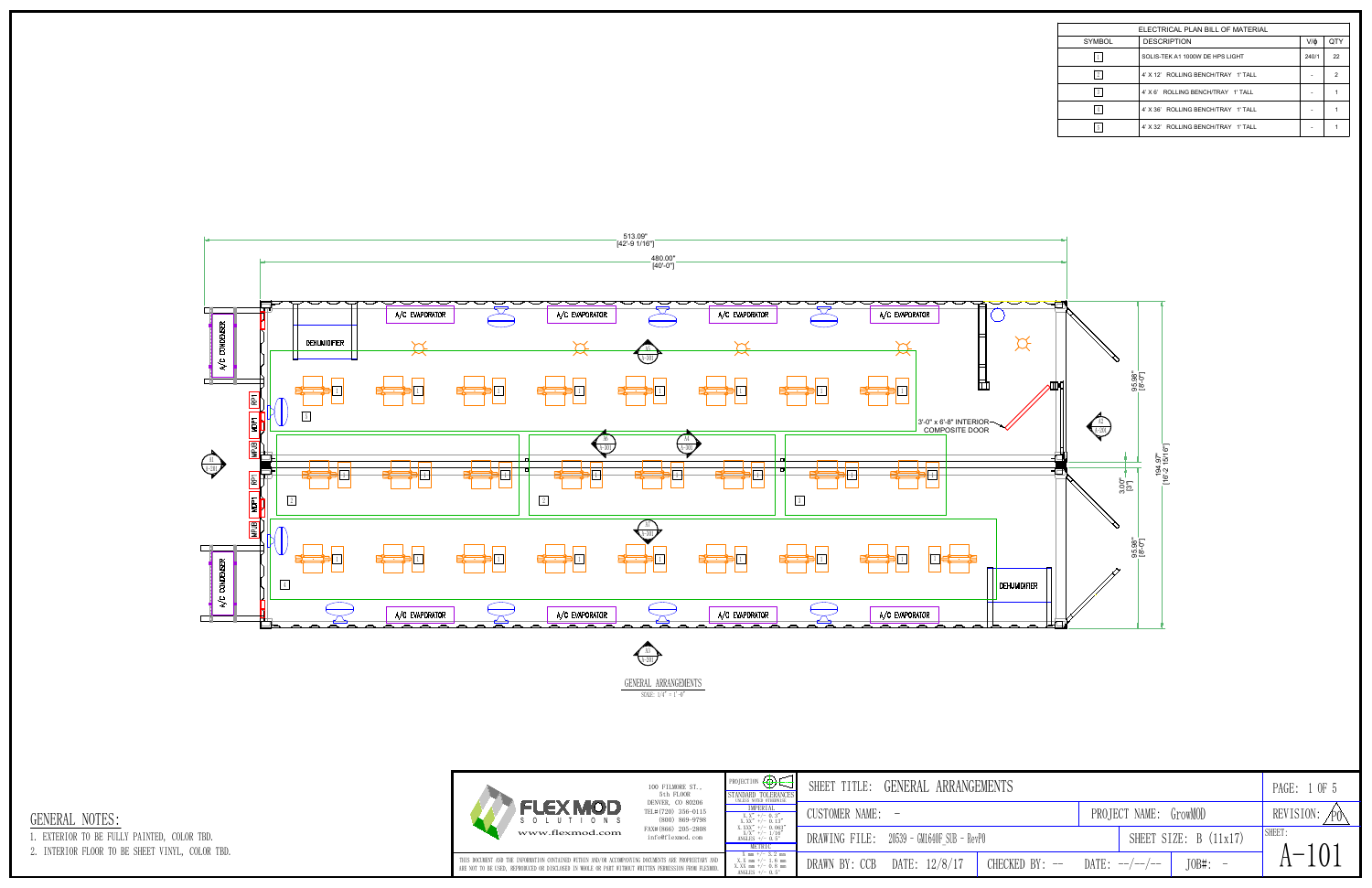

|                  |                |                                         | <b>LABEL SCHEDULE</b>        |                                   |                                   |
|------------------|----------------|-----------------------------------------|------------------------------|-----------------------------------|-----------------------------------|
| $\sharp$         | QTY.           | <b>TEXT</b>                             | <b>TEXT</b><br><b>HEIGHT</b> | <b>LABEL</b><br><b>DIMENSIONS</b> | <b>TEXT/LABEL</b><br><b>COLOR</b> |
|                  | $\overline{2}$ | <b>RELAY PANEL</b>                      | 1/2"                         | 1.5"x4"                           | <b>BLACK/WHITE</b>                |
| $^{\circ}$<br>-4 | $\overline{2}$ | <b>MAIN BREAKER</b><br>120/208V 60Hz 3¢ | 1/2"                         | 2.5"x4.5"                         | <b>BLACK/WHITE</b>                |
| $\sqrt{3}$       | $\overline{2}$ | <b>MAIN JUNCTION</b>                    | 1/2"                         | 1.5"x4"                           | <b>BLACK/WHITE</b>                |
|                  | $\overline{2}$ | <b>WATER</b>                            | 1/2"                         | 1.5"x2"                           | <b>BLACK/WHITE</b>                |
| $\sqrt{5}$       | $\overline{2}$ | <b>DRAIN</b>                            | 1/2"                         | 1.5"x2"                           | <b>BLACK/WHITE</b>                |



| PROJECTION $\bigoplus$ $\in$                                                                                                                                                                                                                                                                                                                                                                                                                           | EXTERIOR ELEVATIONS & SIGNAGE PLAN<br>TITLE:<br>SHEET |       |                            | PAGE: 2 OF 5             |  |
|--------------------------------------------------------------------------------------------------------------------------------------------------------------------------------------------------------------------------------------------------------------------------------------------------------------------------------------------------------------------------------------------------------------------------------------------------------|-------------------------------------------------------|-------|----------------------------|--------------------------|--|
|                                                                                                                                                                                                                                                                                                                                                                                                                                                        |                                                       |       |                            |                          |  |
|                                                                                                                                                                                                                                                                                                                                                                                                                                                        |                                                       |       |                            |                          |  |
|                                                                                                                                                                                                                                                                                                                                                                                                                                                        | CUSTOMER NAME: -                                      |       | PROJECT NAME: GrowMOD      | REVISION:<br>$\angle P0$ |  |
| $\begin{tabular}{rl} \multicolumn{2}{l}{{\small\bf STANDARD TOLERANCES} \\ \hline UNLES& nonD. UERANCES \\ \hline & $MPERN. \\ $X$ & $\star$ & $\star$ & $-\ 0$ \\ $X$ & $X$ & $\star$ & $-\ 0$ \\ $X$ & $X$ & $\star$ & $\star$ & $-\ 0$ \\ $X$ & $X$ & $\star$ & $\star$ & $-\ 1$ \\ $X$ & $X$ & $\star$ & $\star$ & $-\ 1$ \\ $X$ & $X$ & $\star$ & $\star$ & $-\ 1$ \\ $MCLES & $\star$ & $-\ 1$ & $-\ 1$ \\ \hline & $MCLES & $\star$ & $-\ 0$ &$ | DRAWING FILE: 20539 - GM1640F SUB - RevPO             |       | SHEET SIZE: B (11x17)      | <b>SHEET</b>             |  |
|                                                                                                                                                                                                                                                                                                                                                                                                                                                        |                                                       |       |                            |                          |  |
| $\begin{array}{c} \textrm{X} \hspace{0.2cm} \textrm{mm} \hspace{0.2cm} +/- \hspace{0.2cm} 3.2 \hspace{0.2cm} \textrm{mm} \\ \textrm{X. X} \hspace{0.2cm} \textrm{mm} \hspace{0.2cm} +/- \hspace{0.2cm} 1.6 \hspace{0.2cm} \textrm{mm} \\ \textrm{X. XX} \hspace{0.2cm} \textrm{mm} \hspace{0.2cm} +/- \hspace{0.2cm} 0.8 \hspace{0.2cm} \textrm{mm} \\ \textrm{ANGLES} \hspace{0.2$                                                                    | DATE: 12/8/17<br>DRAWN BY: CCB<br>$CHECKED BY:$ $-$   | DATE: | $JOB#: -$<br>$---/---/---$ | 201<br>$\Delta$ $-$      |  |





1. EXTERIOR TO BE FULLY PAINTED, COLOR TBD.

2. INTERIOR FLOOR TO BE SHEET VINYL, COLOR TBD.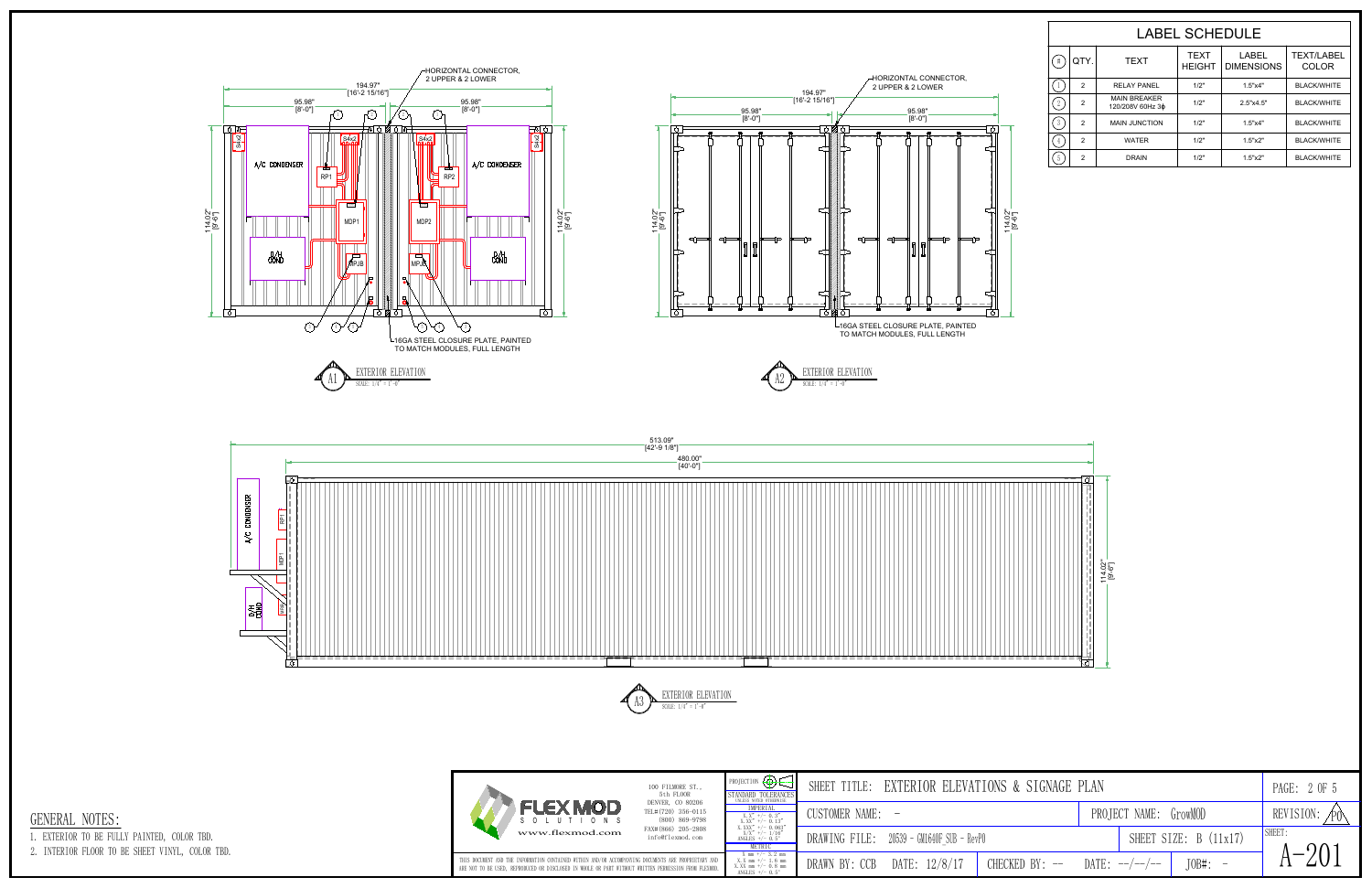















1. EXTERIOR TO BE FULLY PAINTED, COLOR TBD.

2. INTERIOR FLOOR TO BE SHEET VINYL, COLOR TBD.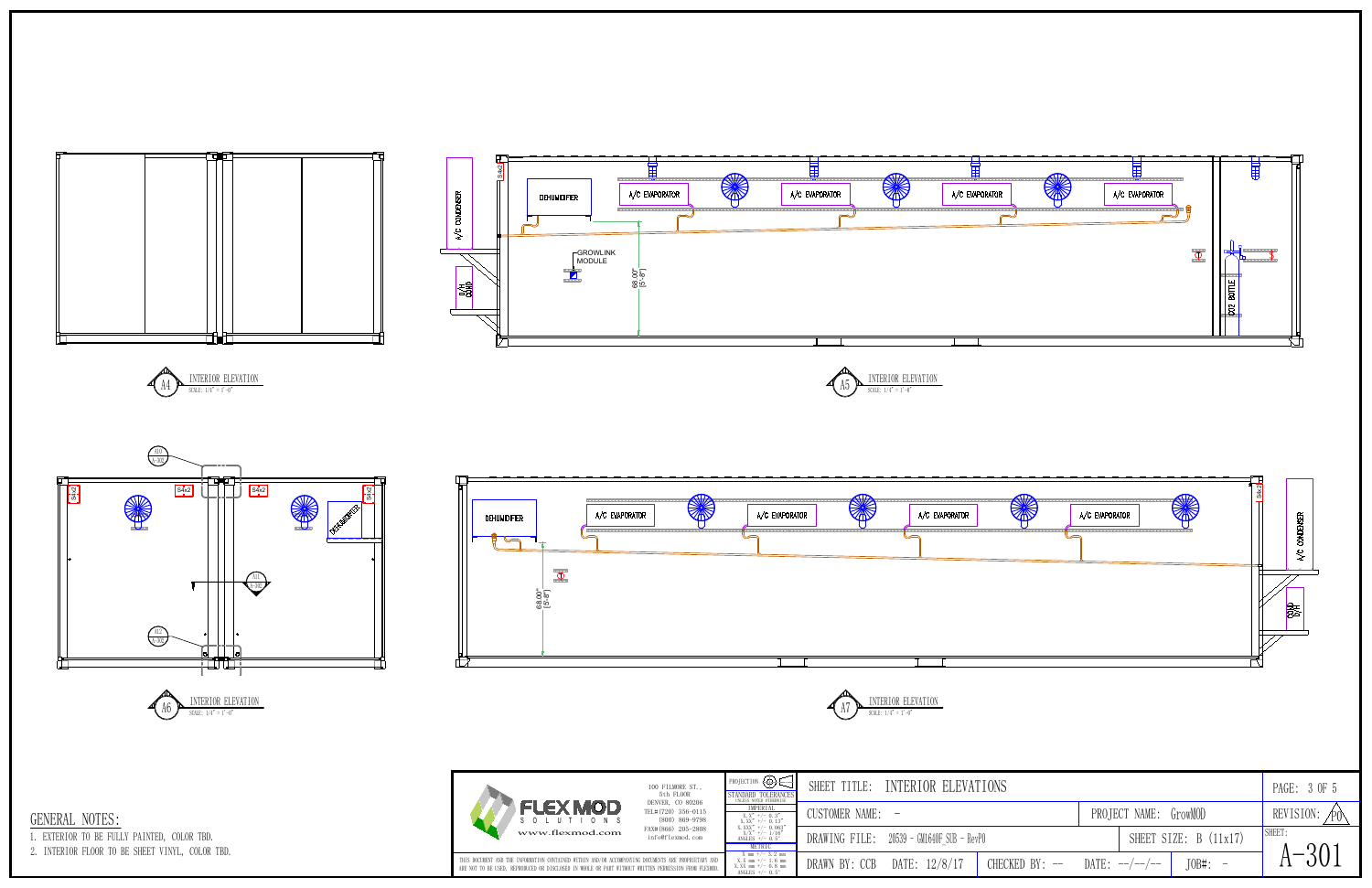





- 1. EXTERIOR TO BE FULLY PAINTED, COLOR TBD.
- 2. INTERIOR FLOOR TO BE SHEET VINYL, COLOR TBD.

## INSULATION NOTES:

- 1. ALL FOIL FACED INSULATION TO BE NON-BRANDED (NO LOGOS, TEXT, OR OTHER MARKINGS).
- 2. ALL INSULATION TO BE SECURE WITH WELDED PINS & PINS TO BE CAPPED.
- 3. ALL INSULATION SEAMS, PIN CAPS, CORNERS, AND OBSTRUCTION INTERSECTIONS TO BE FULLY FOIL TAPED.
- 4. ALL CONDENSATE DRAIN PIPING TO BE INSTALLED PRIOR TO INSULATION INSTALLATION.